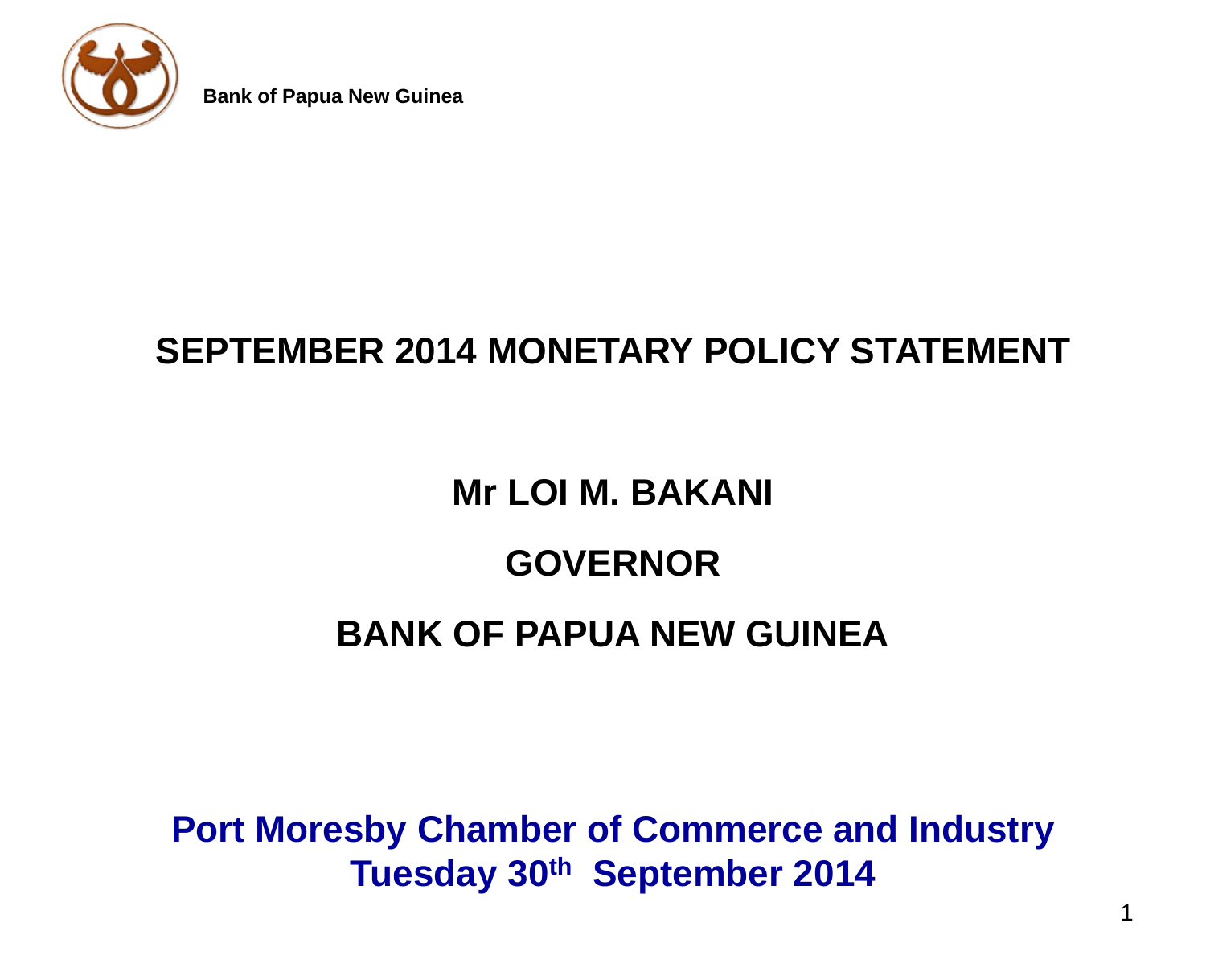

## Presentation Outline

- International background
- Domestic developments
	- Balance of Payments/FX Reserves
	- Gross Domestic Product (GDP)
	- Inflation
	- Exchange Rate Developments
	- **Fiscal Operations**
	- **Nonetary Aggregates**
- Monetary Policy Stance
- Other developmental issues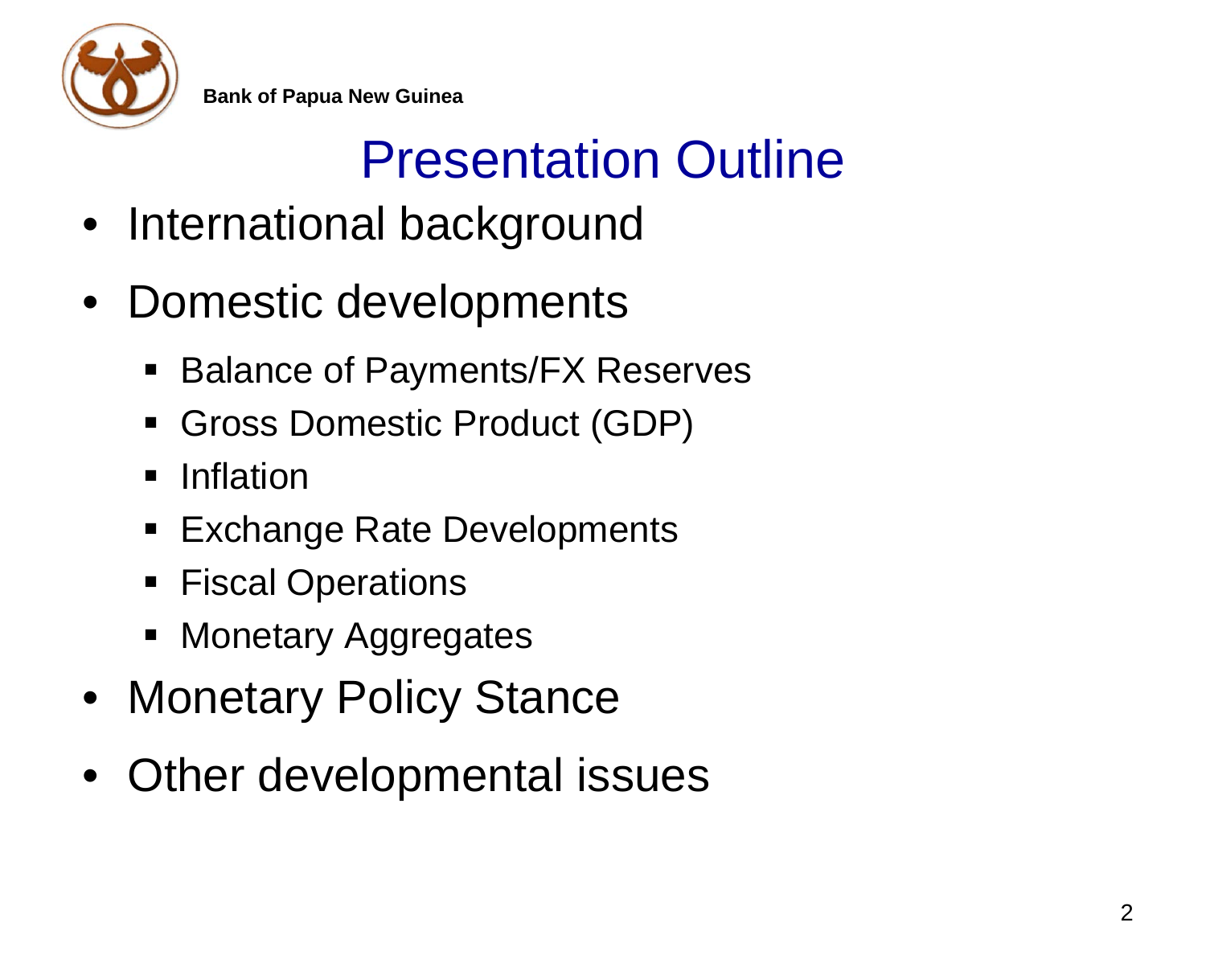

### Monetary Policy

The objective of monetary policy in PNG is to achieve and maintain price stability. This entails low inflation supported by stable interest and exchange rates.

If achieved, price stability will lead to:

- Confidence in the kina exchange rate and management of the economy;
- A foundation for stable fiscal operations of the Gov't;
- Certainty for private sector businesses to plan for long-term investment and development; and
- A stable macroeconomic environment conducive to economic growth.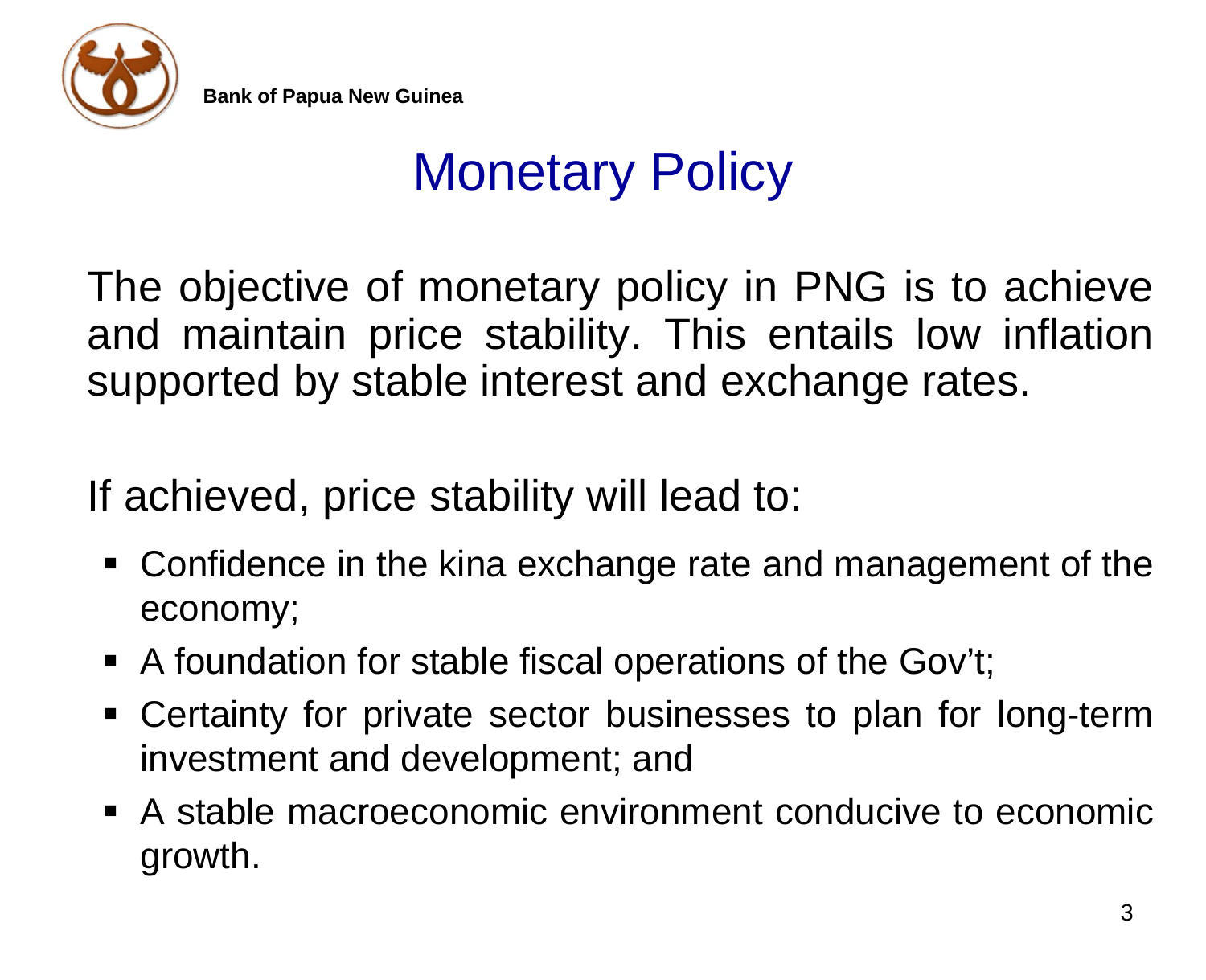

#### International Background

- Global economy is slowly recovering and inflation remains low;
- Improvement in international prices for some commodities such as coffee and palm oil;
- Most major central banks maintained an easy monetary policy stance aimed at stimulating economic activity in their respective economies.
- Potential for inflation to increase as economic growth picks up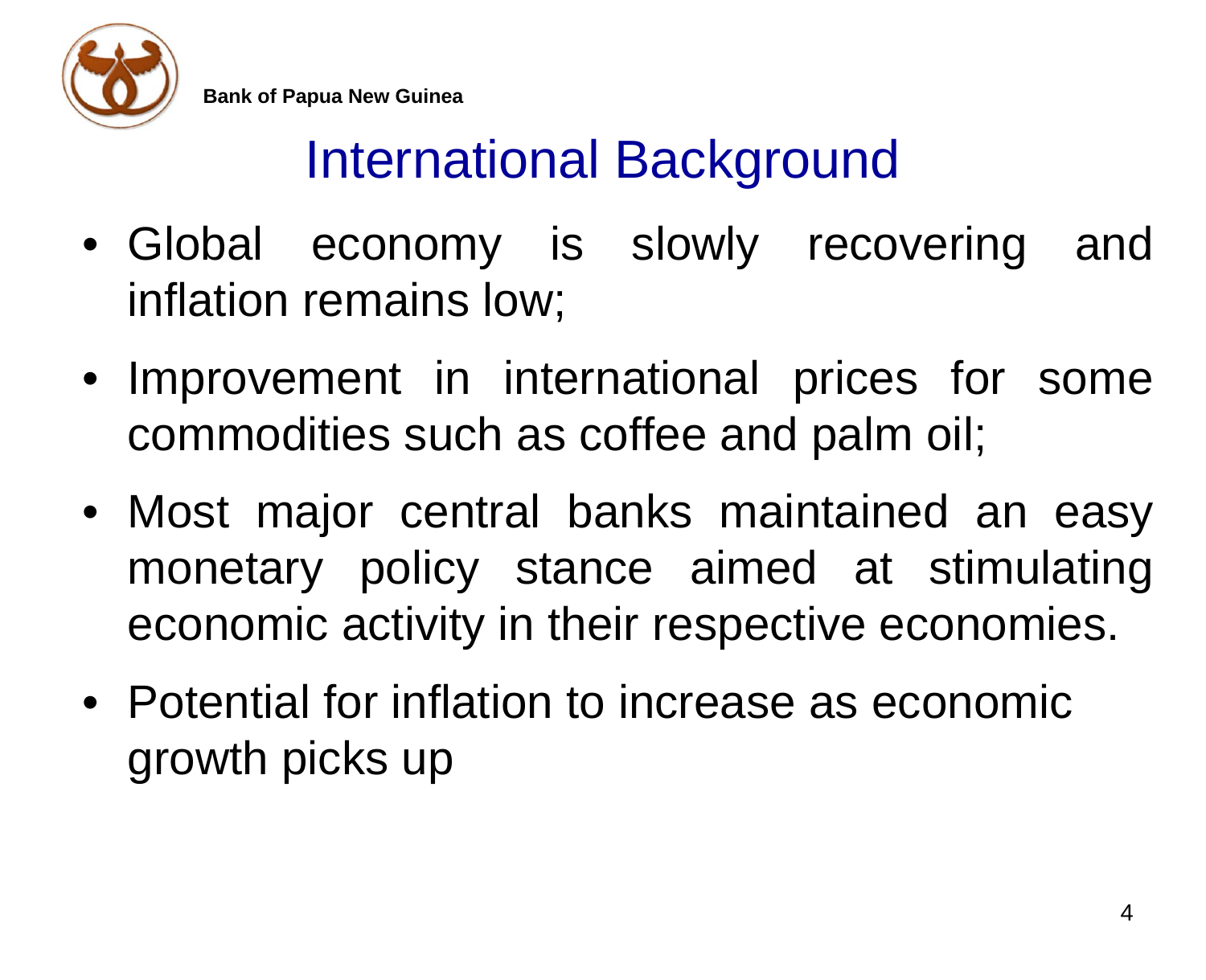

## Balance of Payments

- The overall BOP deficit for the first six months of 2014 was K16mn;
- The BOP will continue to be in deficit in 2014 reflecting high imports, lower export receipts and lower FDI flows;
- Still in deficit in 2015 and into surplus in 2016;
- By end 2014, gross foreign exchange reserves level expected to be US\$2,620.0mn (K6,485.1mn), sufficient for 4.6 months of total and 7.8 months of non-mineral import covers.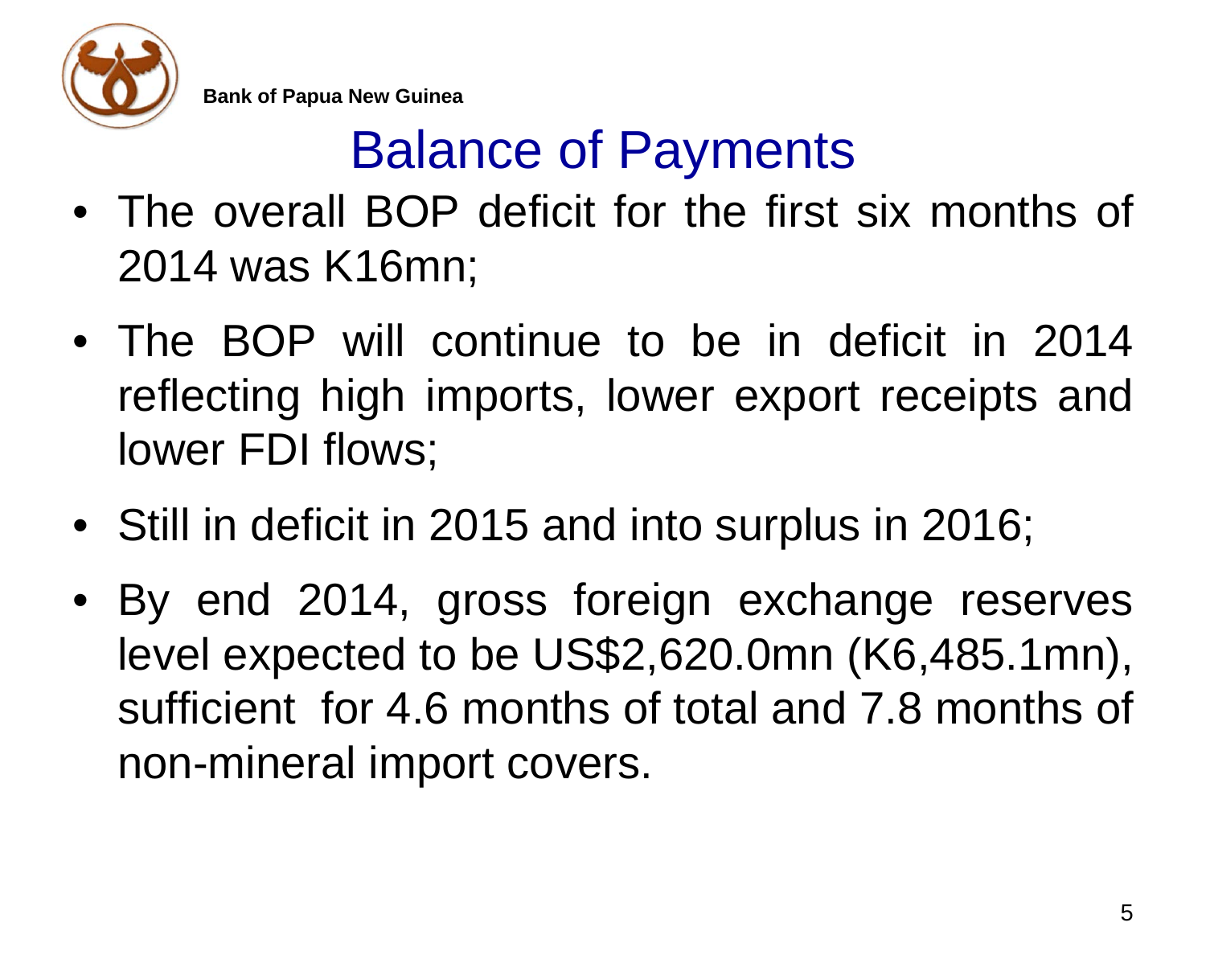

#### Balance of Payments

- Reserves declined due to Gov't new borrowing
	- Nautilus investment
	- UBS loan repayments
- In 2015/16, BOP surplus implies increase in int'l reserves. If refinancing of UBS loan then surplus in 2015, instead of a deficit.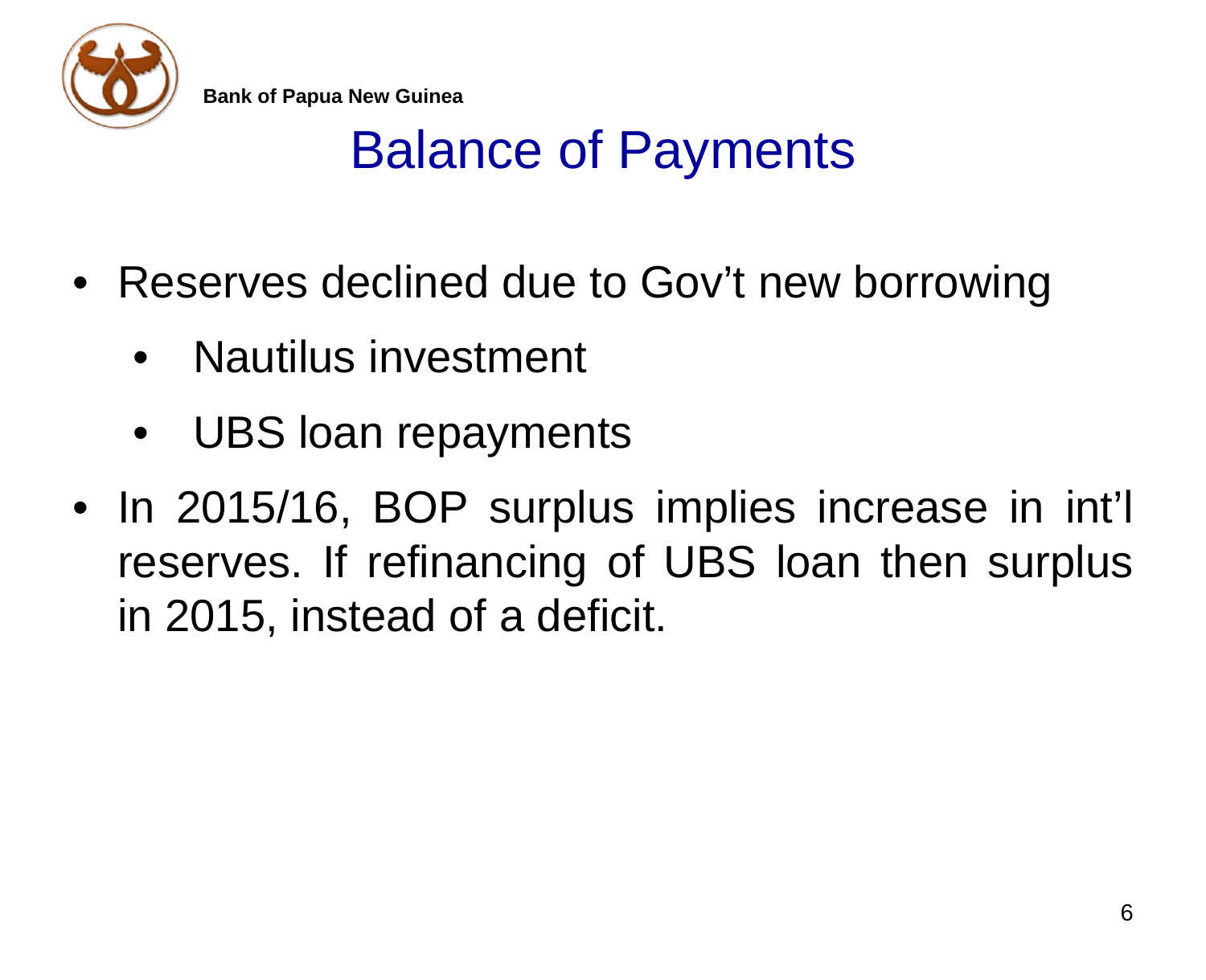

#### Balance of Payments



*Source: Bank of PNG*

*Note: 2014 to 2017 includes flows related to the PNG LNG project, compared to the actuals, which do not include LNG figures.* 7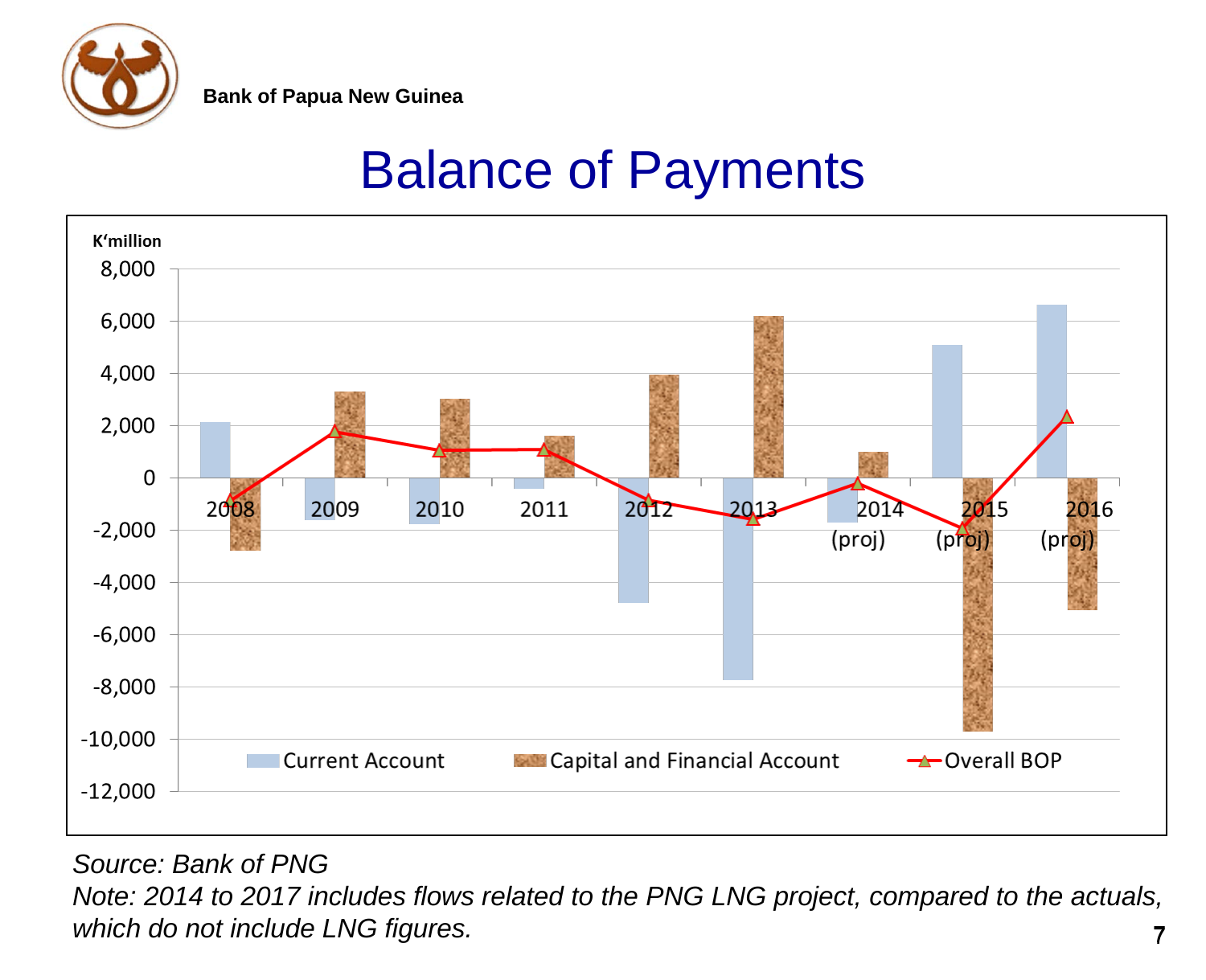

#### Gross Domestic Product - PNG

- The Bank projects Real GDP growth of 6.0% in 2014, higher than the revised budget forecast of 5.4%.
- This is attributed to the early commencement of the Liquefied Natural Gas (LNG) production and export, and the expansionary fiscal policy.
- The stimulus effect of Govt's deficit budget is dependent on its ability to effectively implement the 2014 Budget.
- Infrastructure projects (Pacific Games) and transport infrastructure taking place mainly in rural areas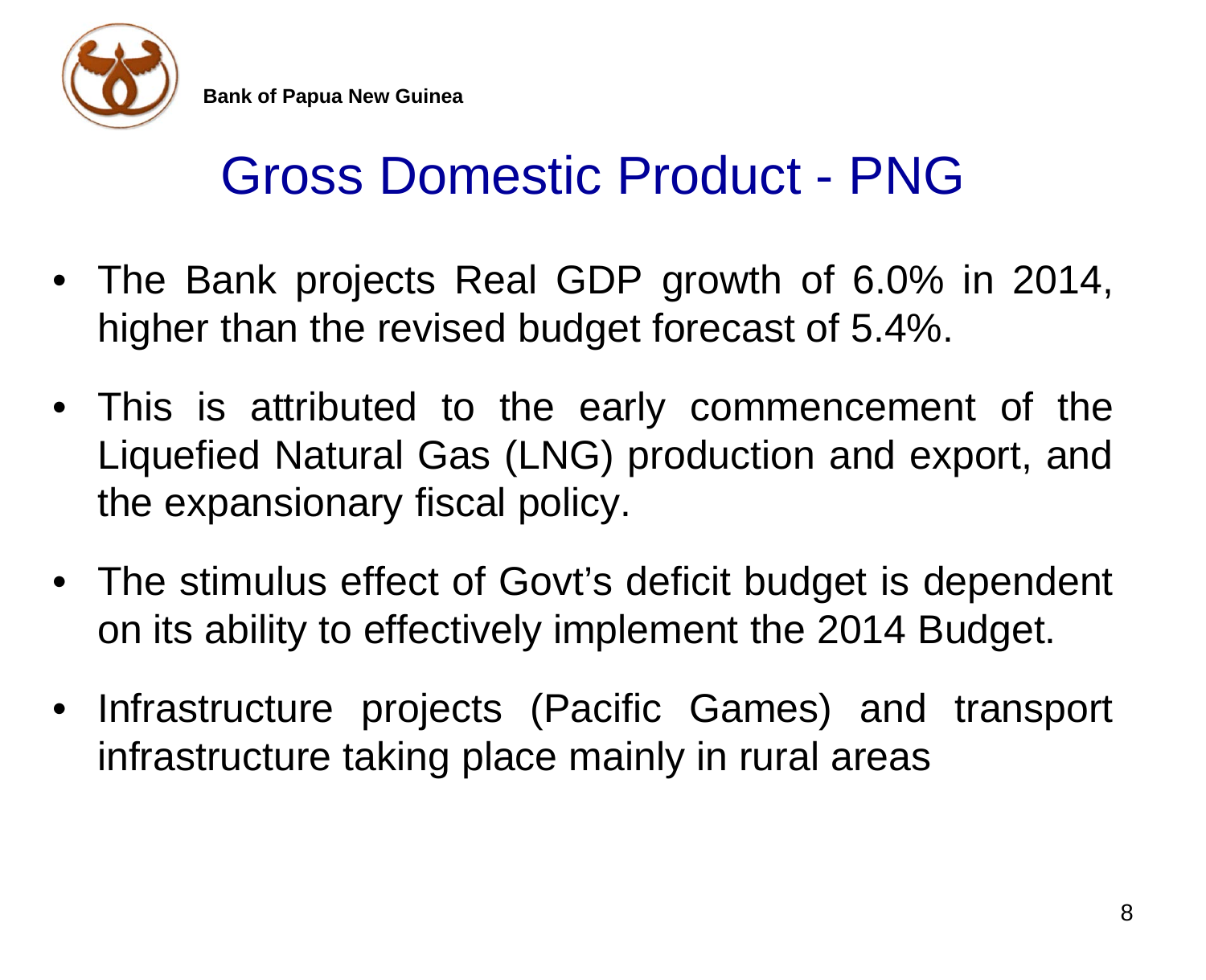

## Inflation

- The Bank projects annual headline inflation for 2014 to be around 8.0%, up from its original forecast of 6.5%.
- This is based on:
	- Consecutive increases in the headline CPI, with an outcome of 5.1% in June 2014 based on the revised CPI basket (increased coverage includes – additional expenditure items and regions);
	- Persistently high level of high import demand and subsequent depreciation of kina exchange rate;
	- In 2015/16, inflation expected to decline due to favourable exchange rate movements

*Upside risks:* Unbudgeted Gov't expenditure, any major supply side shocks, further depreciation of the kina and higher than expected imported inflation from our trading partners.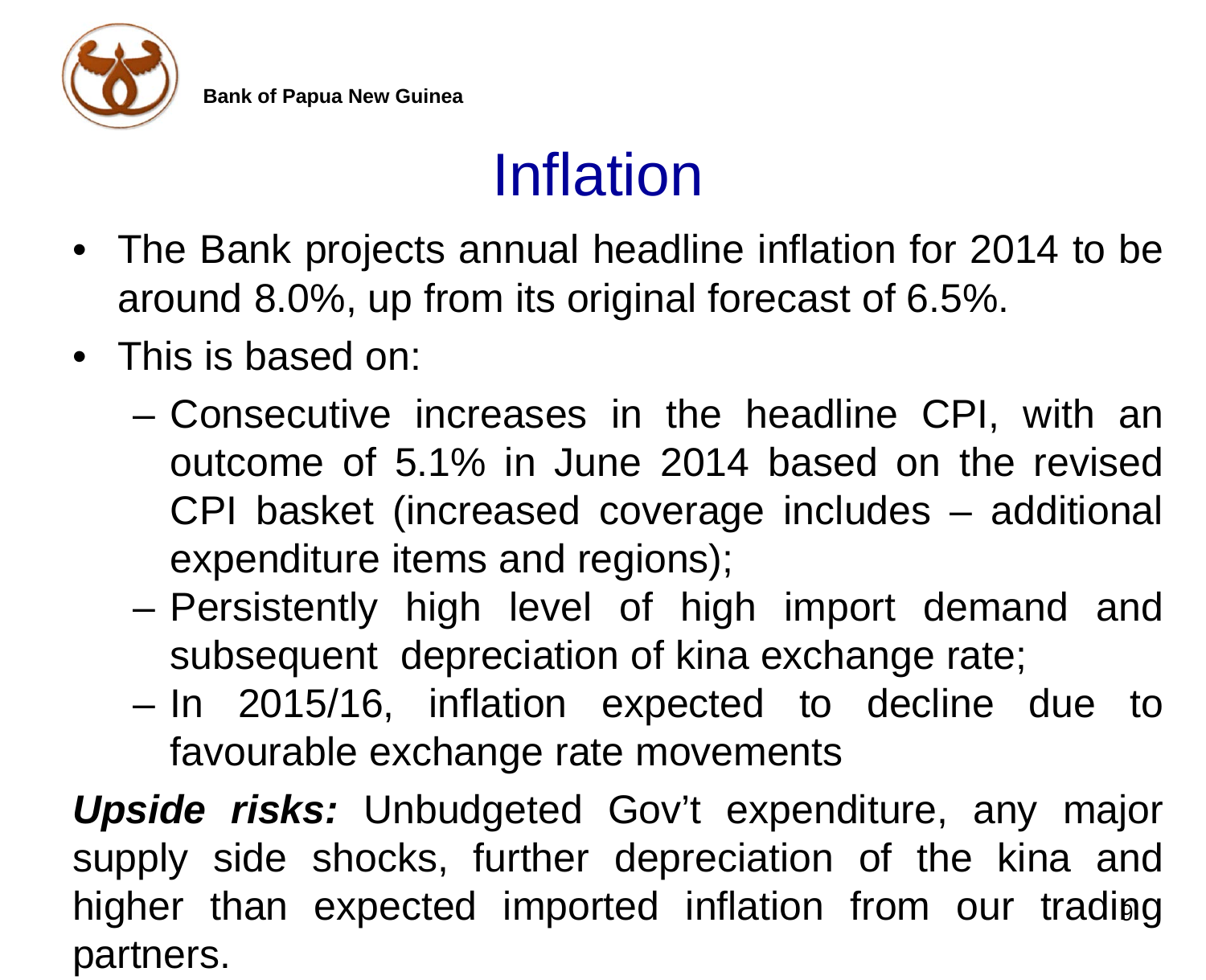

#### Inflation



#### *Source: Bank of PNG & National Statistical Office*

*Note: Following the CPI basket revisions in 2014, BPNG constructed synthetic series for historical analysis of inflation through linear interpolation of the weights, from Dec 1975 to Jun 2012. Due to this procedure, the annual series shown here from Sep 2012 to Jun 2013 might differ from those published by NSO. All other figures are based on the revised CPI basket.* 10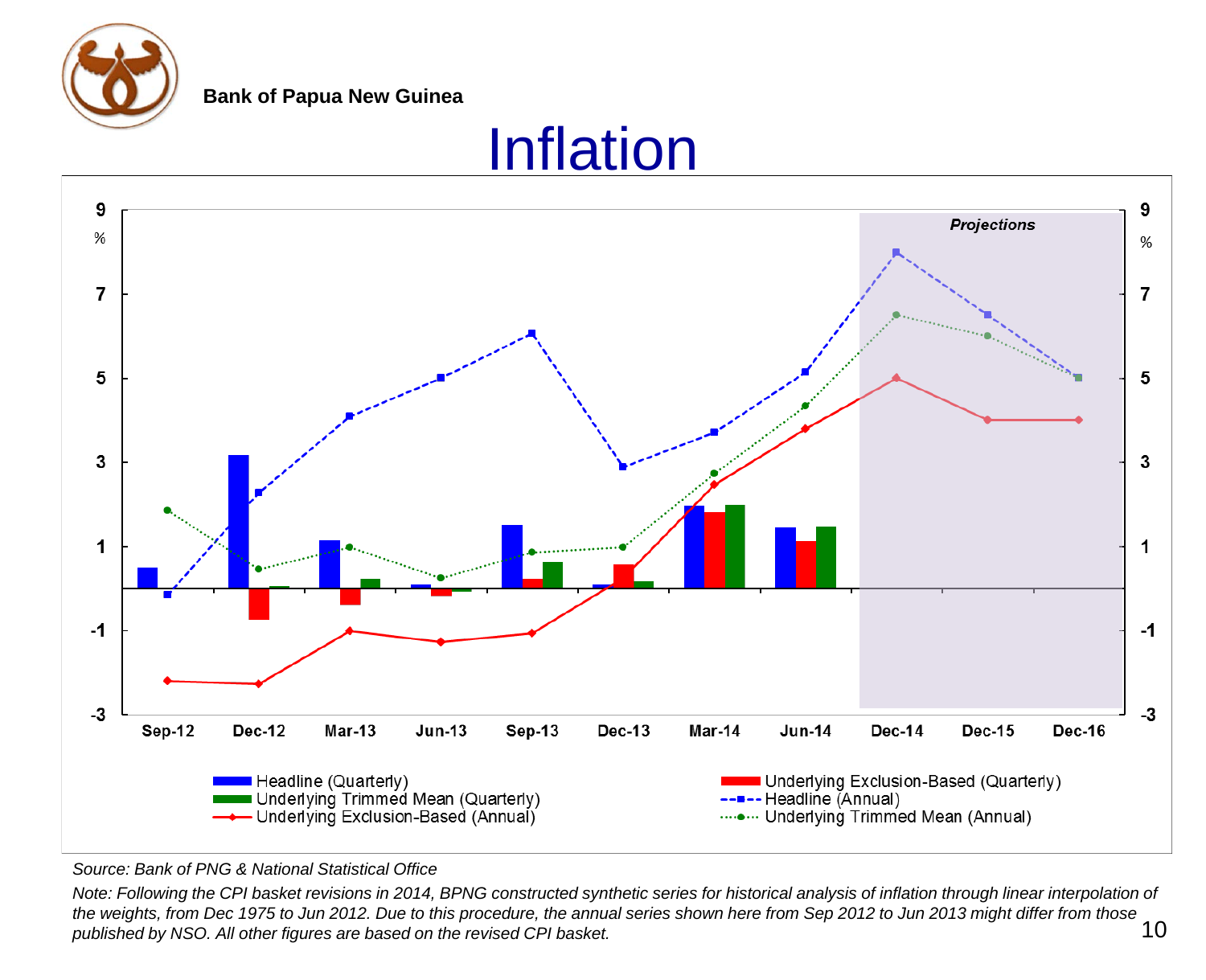

## Exchange Rate Developments

- Since mid-2013 kina depreciated reflecting decline in FDI and low export earnings. FDI decreased after LNG project construction.
- Several consultation with dealers on issues concerning exchange rate led to introduction of the trading band
- On 4<sup>th</sup> June 2014, the Bank introduced an exchange rate trading band;
- The band involves:
	- a 150 basis points spread, that is, 75 basis points above and below the inter-bank rate.
	- all currencies and all products, except for foreign currency banknotes which have large associated costs.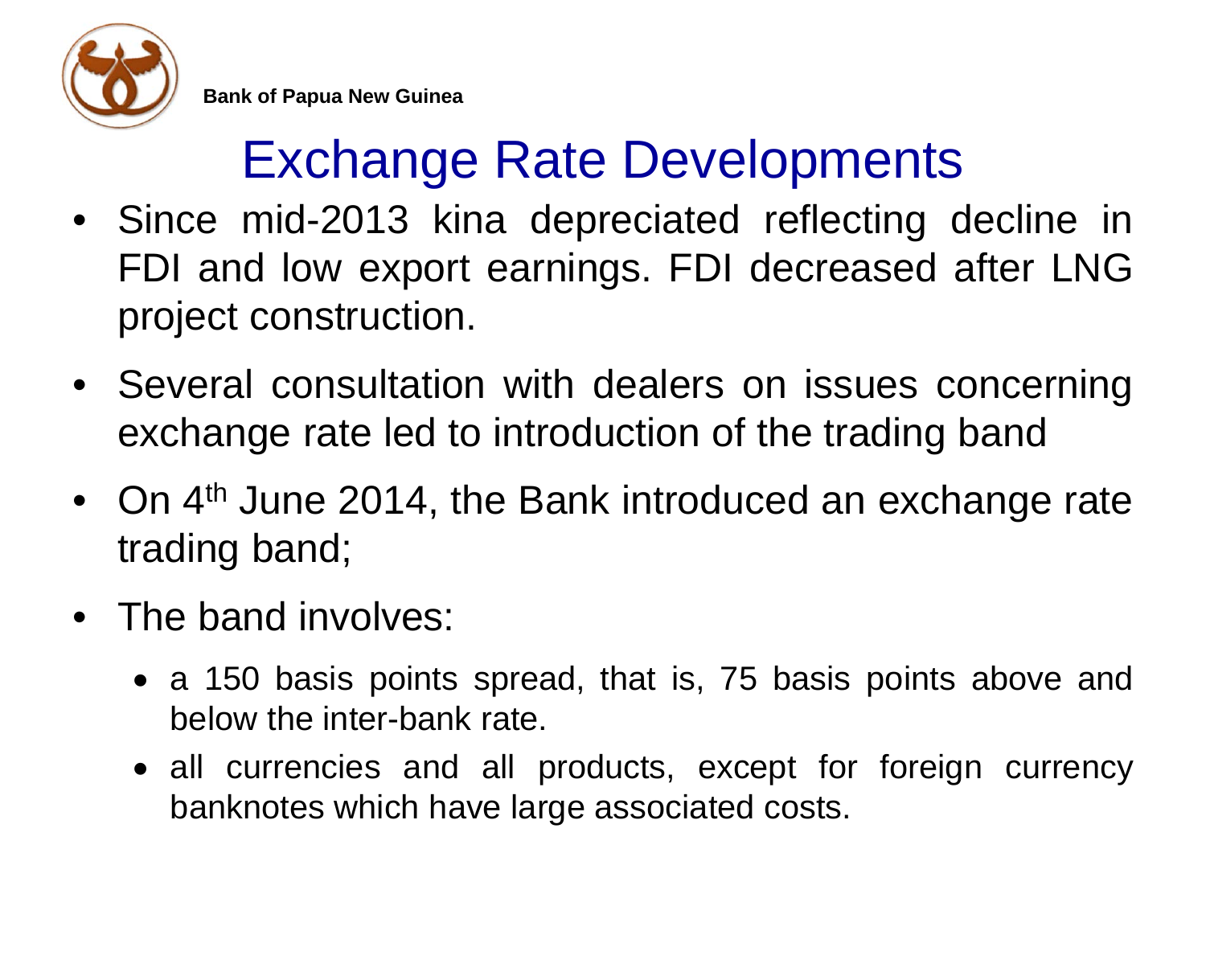

#### Exchange Rate Developments

- Several factors were considered:
	- The authorised dealers were trading the kina away from the interbank mid-rate, resulting in a spread of around 600 basis points.
	- The use of BPNG's international reserves for funding the forward transactions in the spot market – reserves declined (K1.6 bn).
	- No cost to dealers as it was not funded from their sources (parent or counterpart borrowing)
	- The dealers had lost their price making ability, instead becoming price takers dictated by the foreign exchange suppliers.
	- It was considered as market failure and prompted Central Bank intervention to correct this
	- Now agreed with dealers on operational guidelines, including reports/documentation and penalties for breaches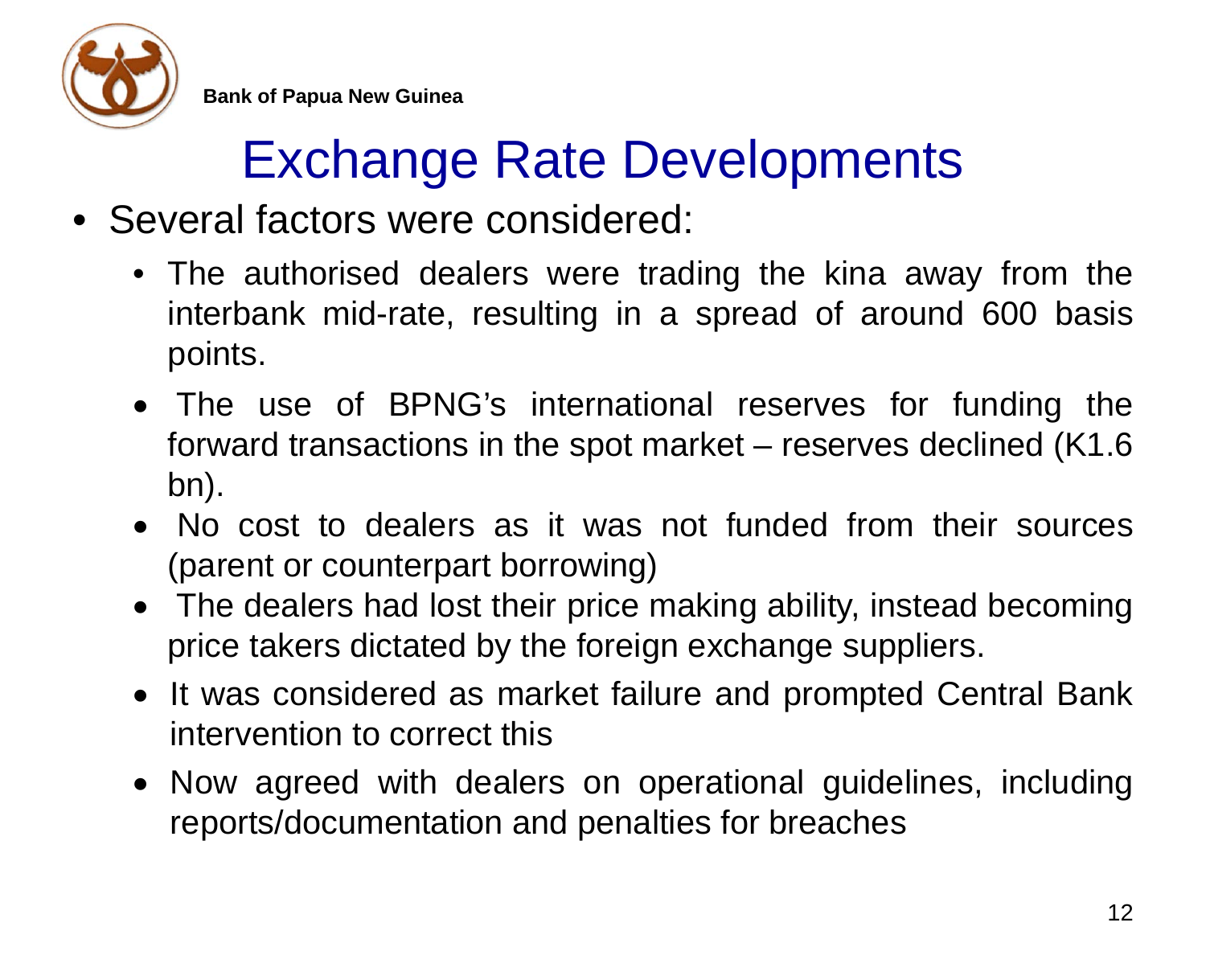

#### Exchange Rate Developments

• The trading band caused a *de facto* appreciation of the market exchange rate. The interbank mid-rate has since started to depreciate, reflecting market conditions, from US\$0.4130 to US\$0.4030 as at 29<sup>th</sup> September.

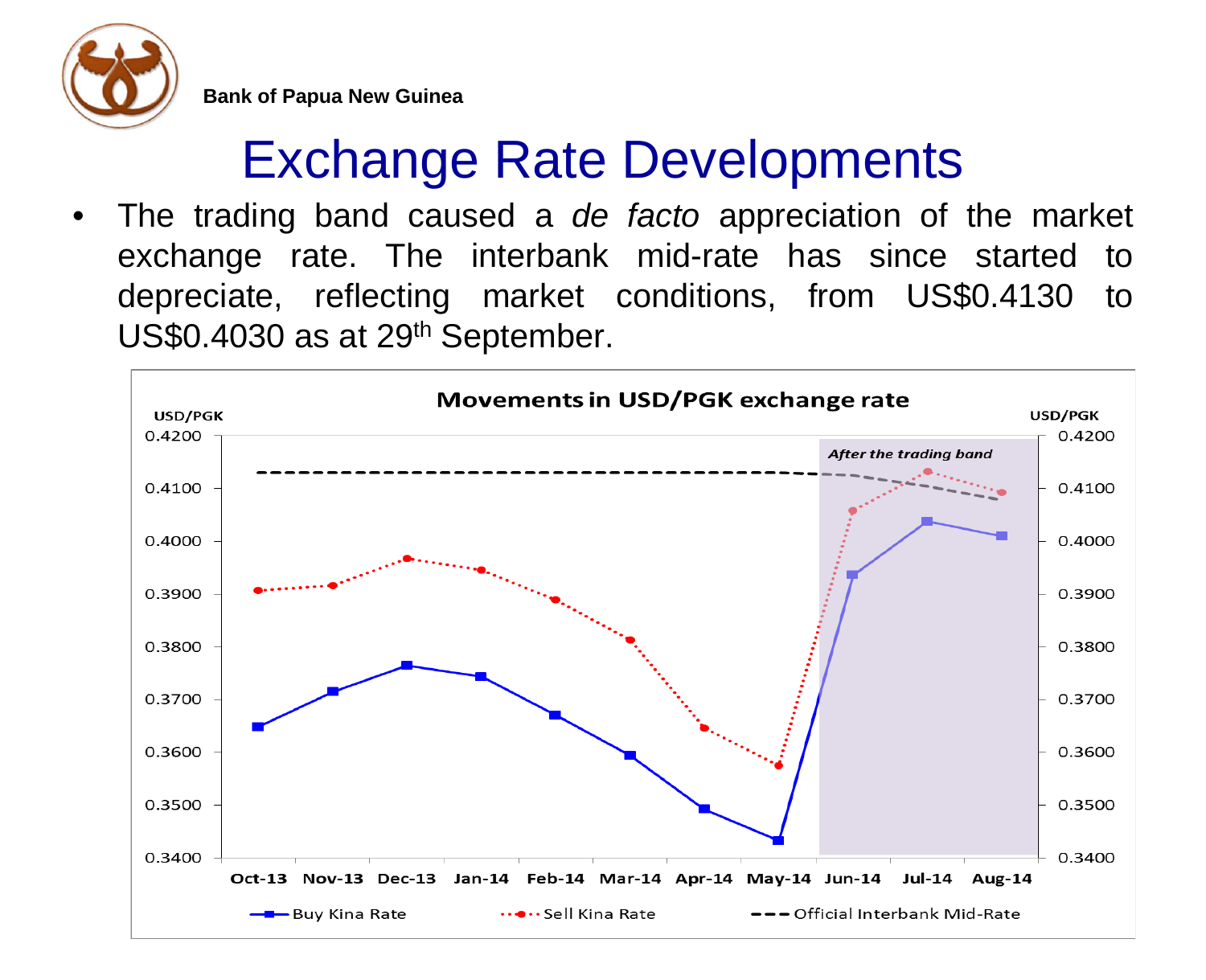

#### Exchange Rate Developments

- Whilst the measure may have disadvantaged exporters, macroeconomic stability remains the Bank's overriding concern and therefore it was seen as an important corrective measure.
- It does not, in any way, change PNG's exchange rate regime which remains a floating one, whereby the official interbank exchange rate is freely determined by the demand and supply of foreign currency in the market.
- The trading band follows movements in the official interbank rate. The Bank may intervene directly or indirectly to moderate the rate of change and prevent undue fluctuations, but its actions do not target a specific level of exchange rate.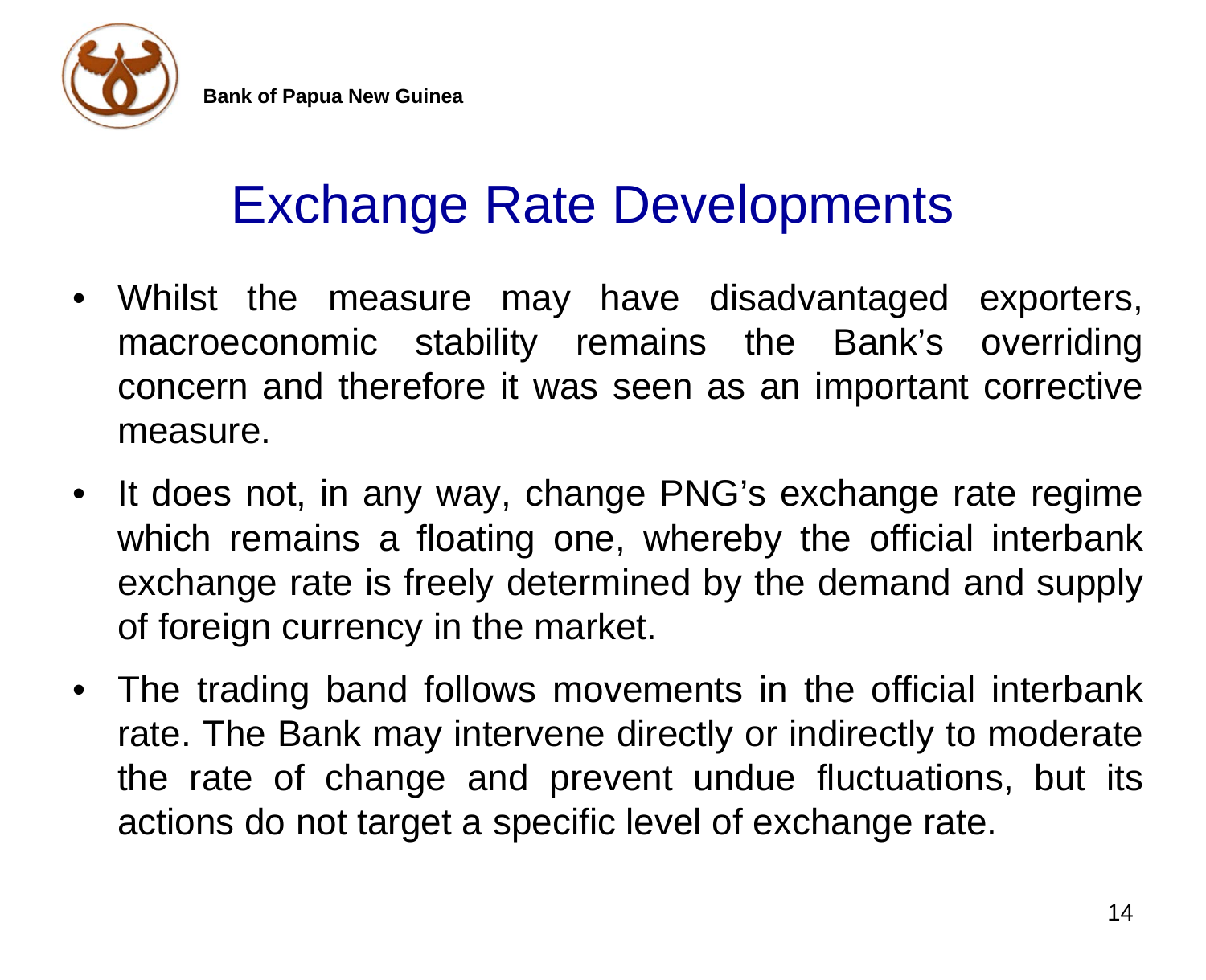

#### Exchange Rate Developments



*Source: Bank of PNG*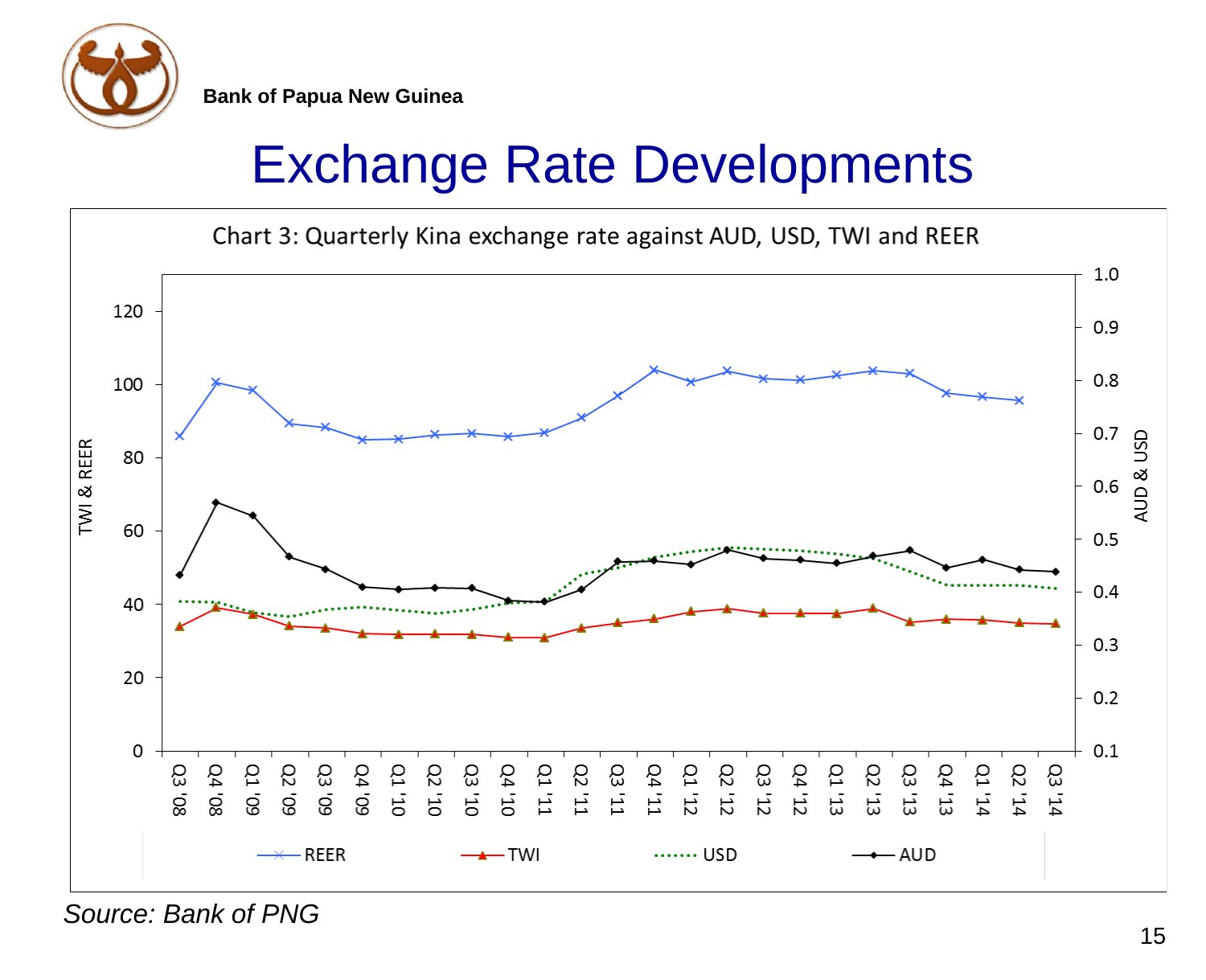

#### Monetary Aggregates

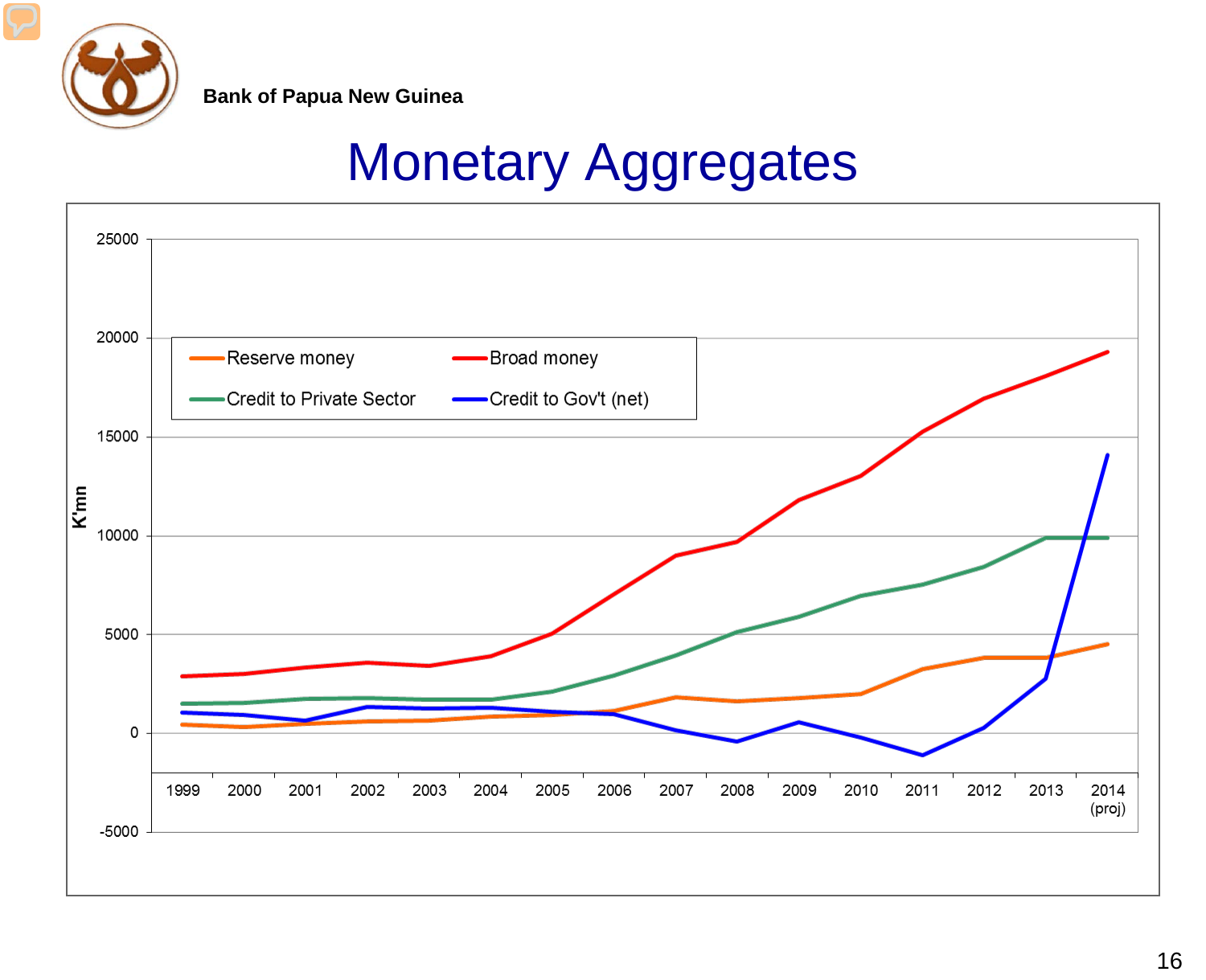

#### Fiscal Operations

- The preliminary estimates of fiscal operations to June 2014 shows an overall deficit of K563.6 million or 1.4 % of nominal GDP.
- This is the second successive stimulus budget with a large deficit of K2,725.5 million or 6.9% of nominal GDP. Its successful implementation is key to realising the economic stimulus the budget set out to achieve.
- To fund the budget deficit, the Gov't has increased its issuance of securities which led to a sharp increase in domestic interest rates. The high cost of borrowing will result in reallocation of some of Government's financial resources away from the provisions of essential services to rural population and will increase the financial burden for future generations.
- The Treasury Dep't agreed for the Bank to take up under-subscriptions at the Treasury bill and Inscribed stocks auctions to on-sell to the public for monetary policy purposes. This arrangement will not only reduce interest cost to the Government, but also assist in diffusing liquidity.
- 2015-16 Refocus Budget on consolidation, continue to target priority expenditure 17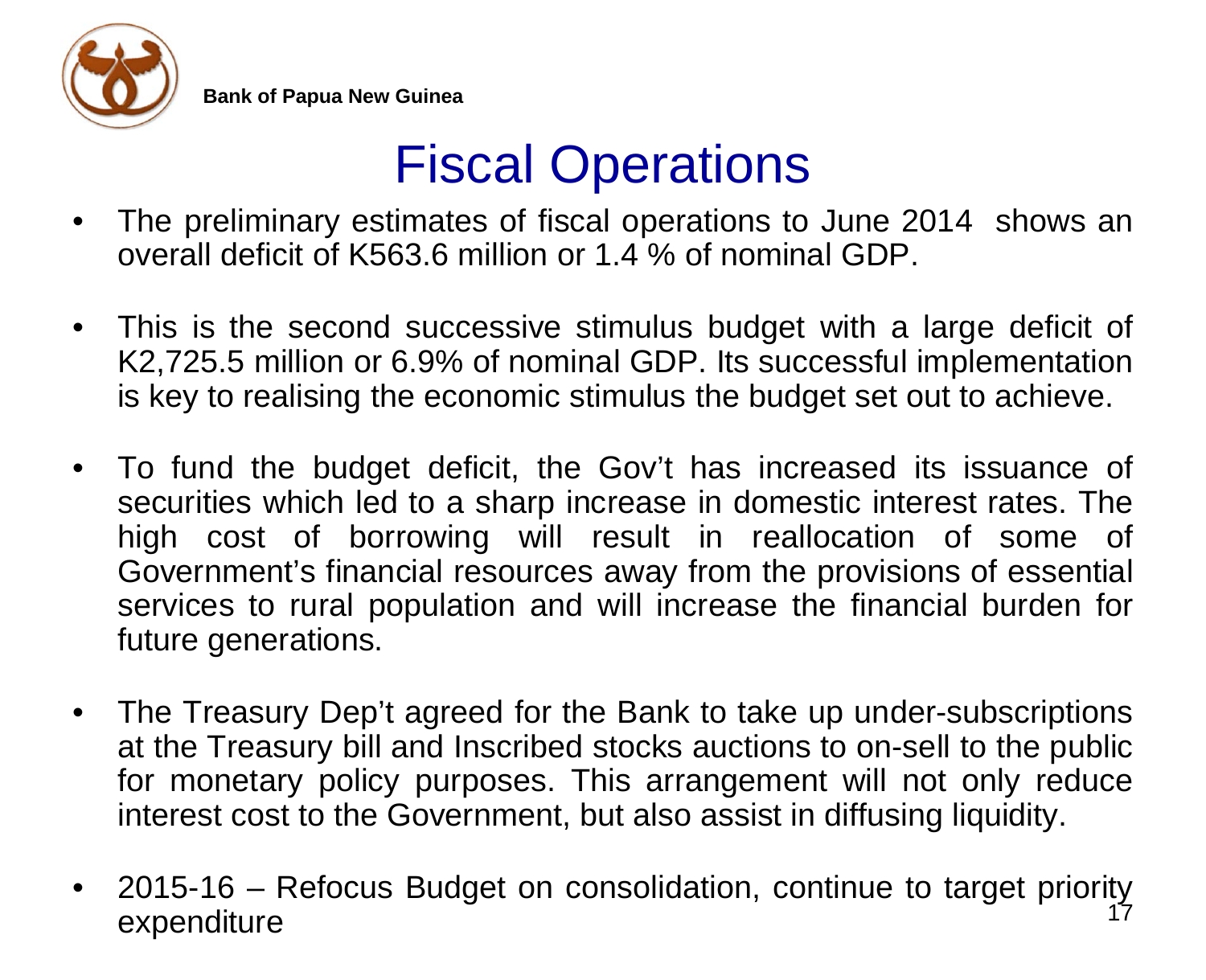

#### Fiscal Operations

- The preliminary estimates of fiscal operations to June 2014 shows an overall deficit of K563.6 million or 1.4 % of nominal GDP.
- This is the second successive stimulus budget with a large deficit of K2,725.5 million or 6.9% of nominal GDP. Its successful implementation is key to realising the economic stimulus the budget set out to achieve.
- To fund the budget deficit, the Gov't has increased its issuance of securities which led to a sharp increase in domestic interest rates. The high cost of borrowing will result in reallocation of some of Government's financial resources away from the provisions of essential services to rural population and will increase the financial burden for future generations.
- The Treasury Dep't agreed for the Bank to take up under-subscriptions at the Treasury bill and Inscribed stocks auctions to on-sell to the public for monetary policy purposes. This arrangement will not only reduce interest cost to the Government, but also assist in diffusing liquidity.
- 2015-16 Refocus Budget on consolidation, continue to target vital priority expenditure
- Build implementaion capacity to realize effectiveness and efficiency of Budget expenditure.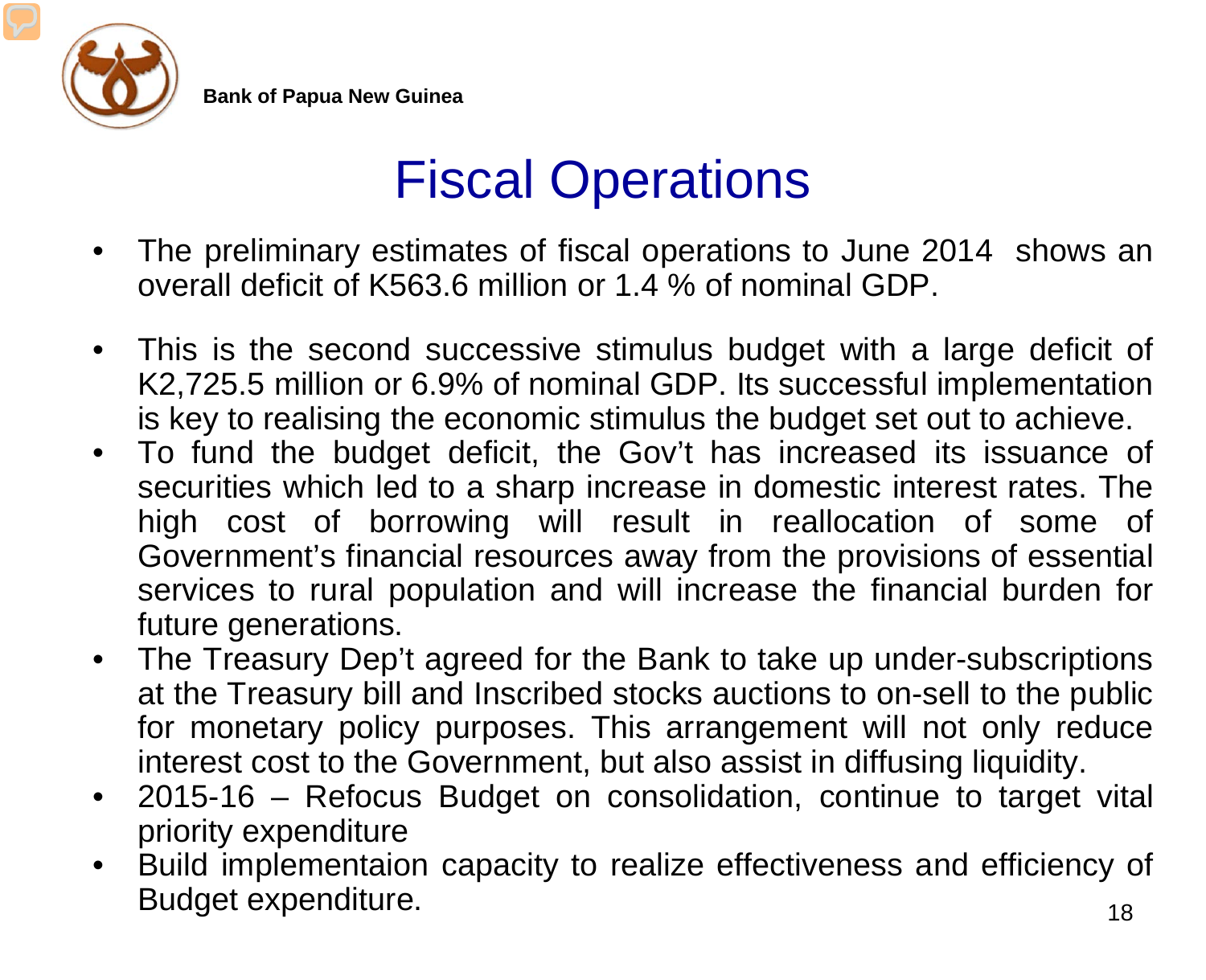

#### Fiscal Operations



*Source: 2014 National Budget*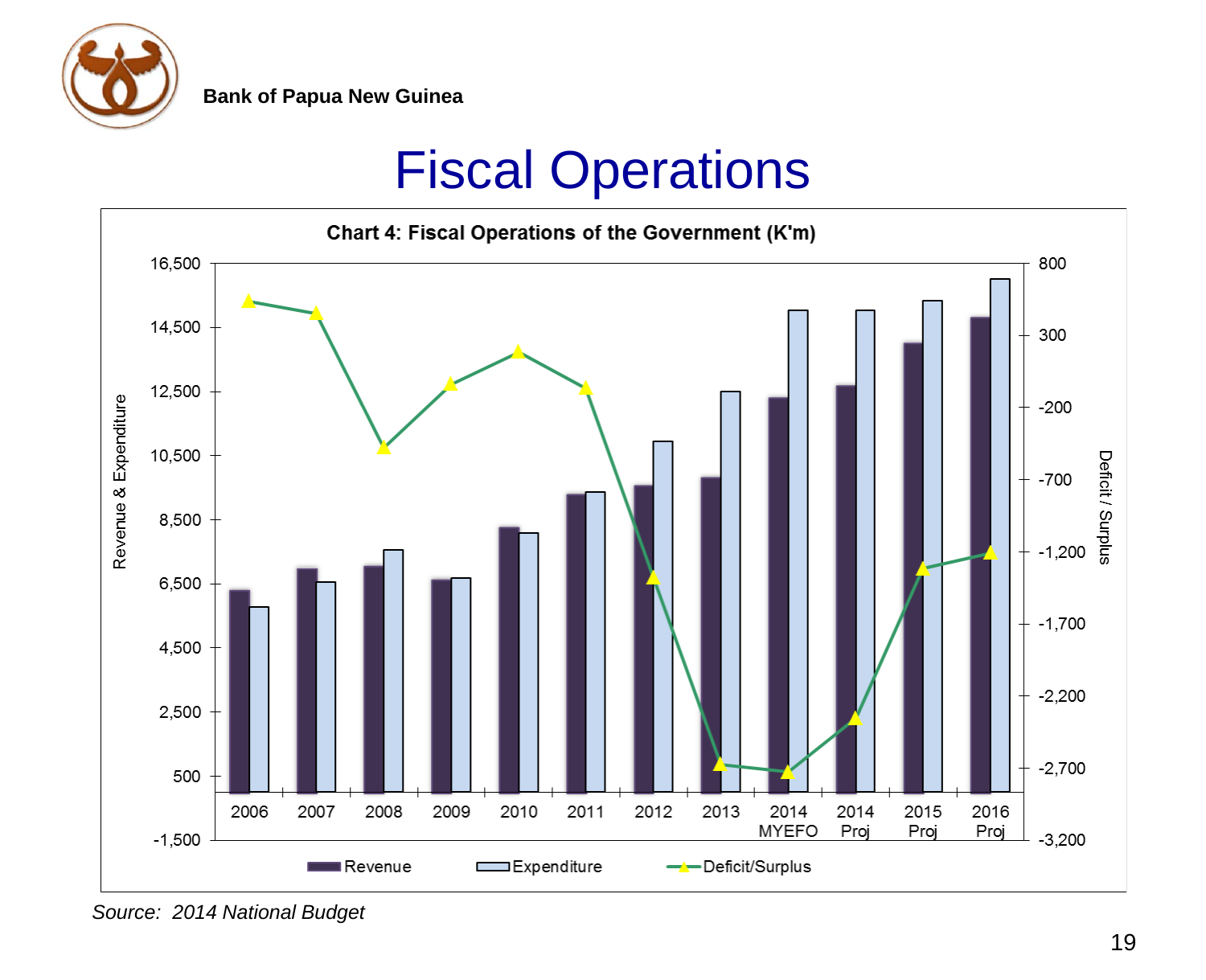

#### Monetary Policy Stance

- The excess liquidity has contributed to high import demand, which continues to be high and contributes to the depreciation of the exchange rate.
- In light of the present economic conditions as well as the future outlook, the Bank increased its issuance of Central Bank Bills (CBB) and the CRR to 10.0 percent in September 2014.
- The Bank may consider tightening its monetary policy stance. It will continue to assess economic conditions to ensure that inflation is at a manageable level, whilst financial and macroeconomic stability is maintained.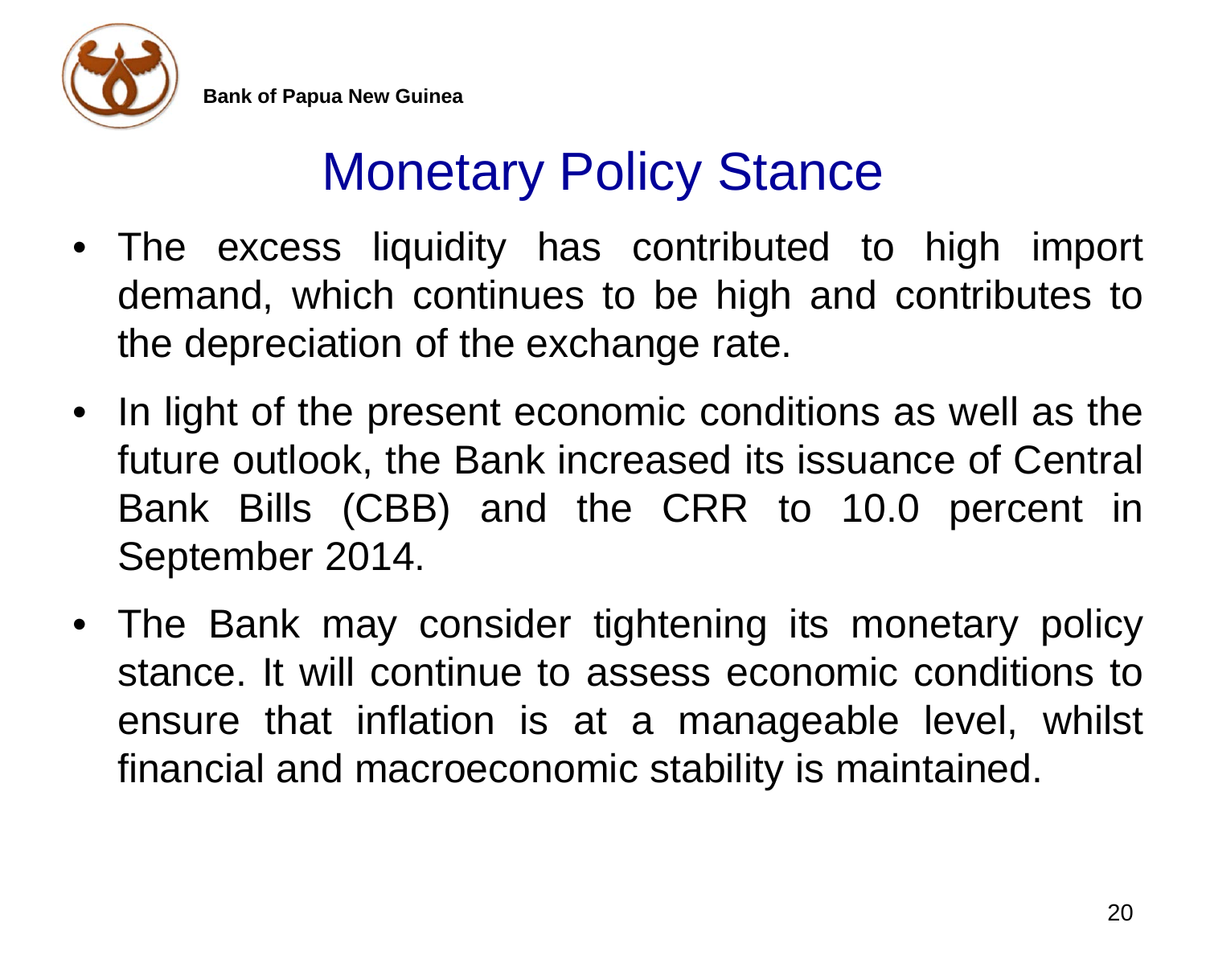

#### Other developmental issues

- The Bank is concerned about the delayed progress on establishing a SWF for PNG. It is important that the SWF has an appropriate structure that adequately caters for macroeconomic stability, the country's development needs and future generation.
- The Bank is pursuing financial inclusion initiatives and improving the National Payments System to assist in the drive for inclusive and broad based growth.
- The first two phases of the new payment system project enable real time settlement of high value priority payments and cheque truncation. The third phase involving direct credits is expected to be completed before the end of the year. These enhancements would improve the safety, timeliness and overall efficiency of the payment system of the country.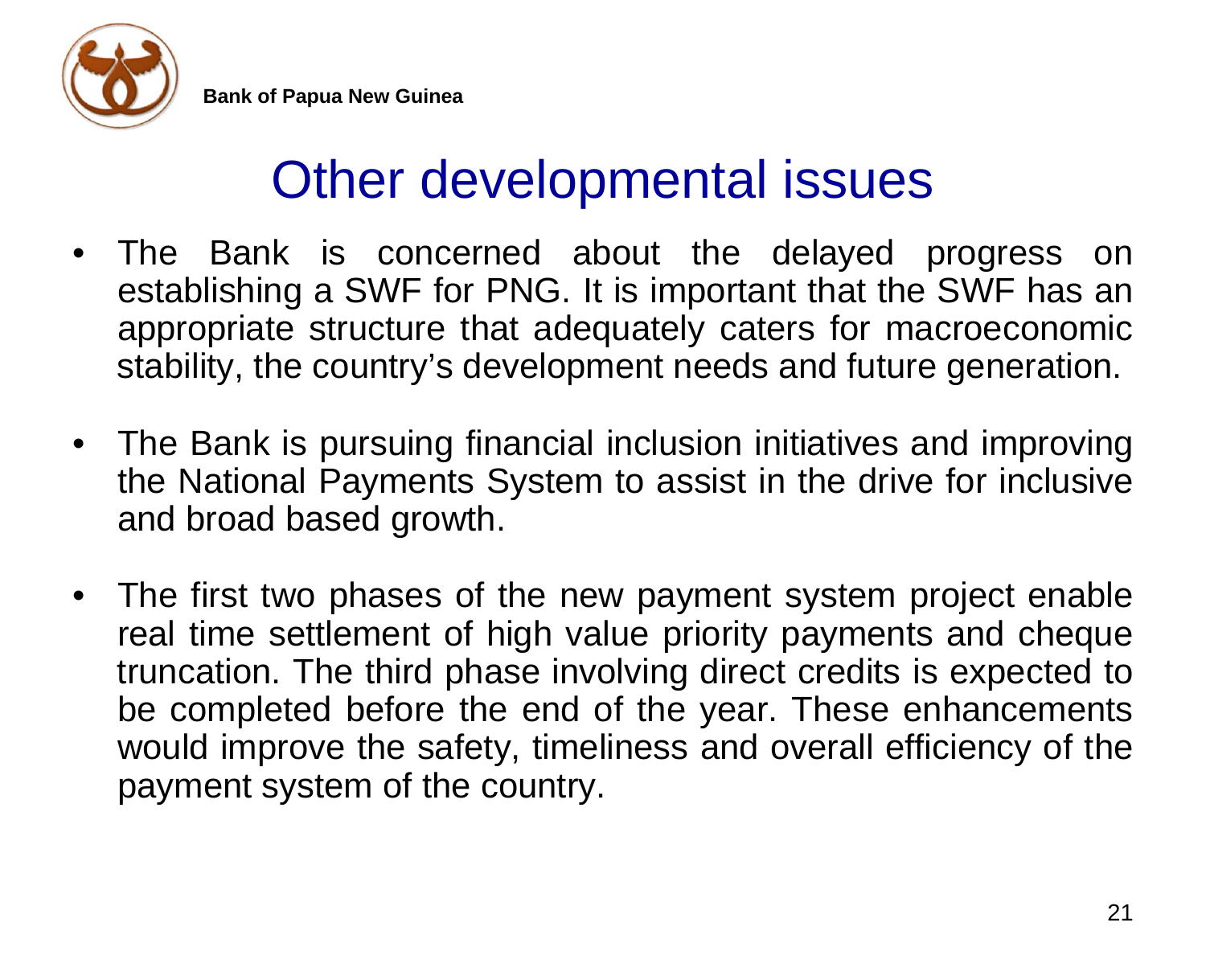

#### Other developmental issues

- Building strategic infrastructure like highways enhances the development of agriculture sector and businesses.
- The agriculture sector should be developed using new technological innovations.
- Aim to diversify agriculture sector, including downstream processing & food production.
- This will broaden export base to build PNG's resilience to withstand external shocks and instability in mineral export earnings.
- Develop the SME sector
- Encourage competition in financial sector
- Develop capital market domestically
- SOEs enhance efficiency to reduce costs and reliability for business and economic growth